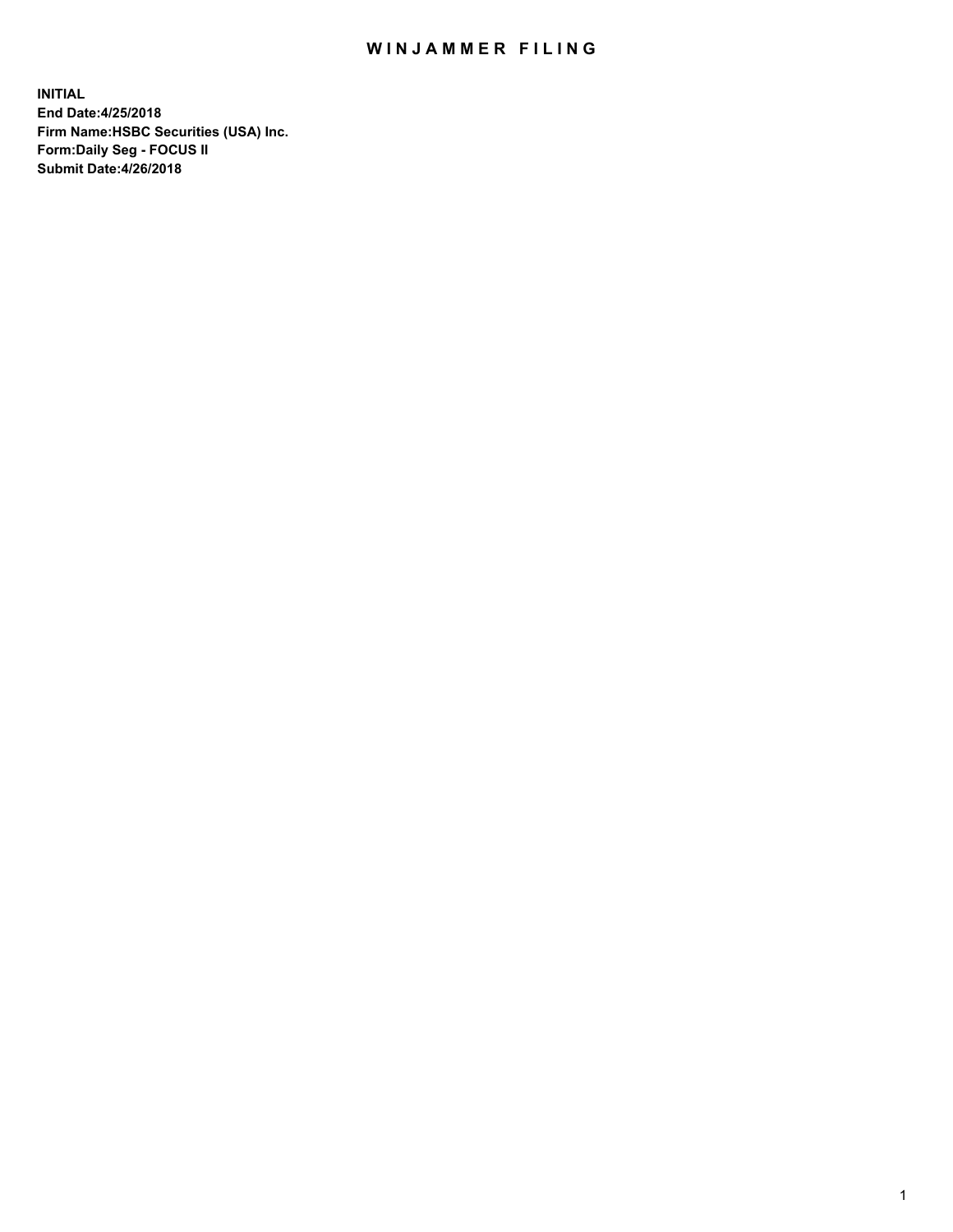## **INITIAL End Date:4/25/2018 Firm Name:HSBC Securities (USA) Inc. Form:Daily Seg - FOCUS II Submit Date:4/26/2018 Daily Segregation - Cover Page**

| Name of Company<br><b>Contact Name</b><br><b>Contact Phone Number</b><br><b>Contact Email Address</b>                                                                                                                                                                                                                         | <b>HSBC Securities (USA) Inc.</b><br><b>Michael Vacca</b><br>212-525-7951<br>michael.vacca@us.hsbc.com |
|-------------------------------------------------------------------------------------------------------------------------------------------------------------------------------------------------------------------------------------------------------------------------------------------------------------------------------|--------------------------------------------------------------------------------------------------------|
| FCM's Customer Segregated Funds Residual Interest Target (choose one):<br>a. Minimum dollar amount: ; or<br>b. Minimum percentage of customer segregated funds required:%; or<br>c. Dollar amount range between: and; or<br>d. Percentage range of customer segregated funds required between: % and %.                       | 147,000,000<br><u>0</u><br><u>00</u><br>00                                                             |
| FCM's Customer Secured Amount Funds Residual Interest Target (choose one):<br>a. Minimum dollar amount: ; or<br>b. Minimum percentage of customer secured funds required:%; or<br>c. Dollar amount range between: and; or<br>d. Percentage range of customer secured funds required between: % and %.                         | 25,000,000<br><u>0</u><br><u>00</u><br>00                                                              |
| FCM's Cleared Swaps Customer Collateral Residual Interest Target (choose one):<br>a. Minimum dollar amount: ; or<br>b. Minimum percentage of cleared swaps customer collateral required:%; or<br>c. Dollar amount range between: and; or<br>d. Percentage range of cleared swaps customer collateral required between:% and%. | 95,000,000<br><u>0</u><br><u>00</u><br><u>00</u>                                                       |

Attach supporting documents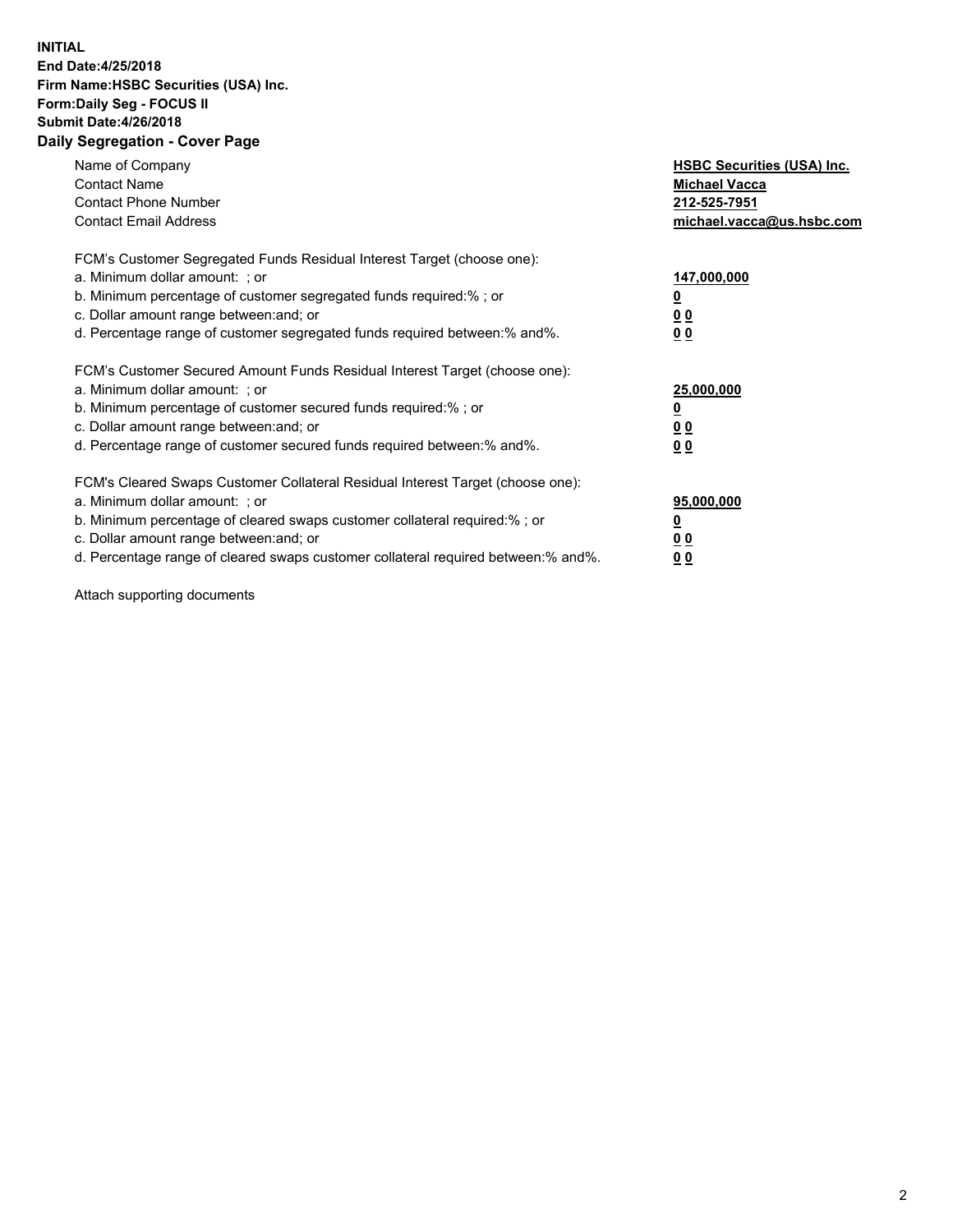**INITIAL End Date:4/25/2018 Firm Name:HSBC Securities (USA) Inc. Form:Daily Seg - FOCUS II Submit Date:4/26/2018 Daily Segregation - Secured Amounts** Foreign Futures and Foreign Options Secured Amounts Amount required to be set aside pursuant to law, rule or regulation of a foreign government or a rule of a self-regulatory organization authorized thereunder **0** [7305] 1. Net ledger balance - Foreign Futures and Foreign Option Trading - All Customers A. Cash **80,578,908** [7315] B. Securities (at market) **87,440,550** [7317] 2. Net unrealized profit (loss) in open futures contracts traded on a foreign board of trade **-8,522,423** [7325] 3. Exchange traded options a. Market value of open option contracts purchased on a foreign board of trade **0** [7335] b. Market value of open contracts granted (sold) on a foreign board of trade **0** [7337] 4. Net equity (deficit) (add lines 1. 2. and 3.) **159,497,035** [7345] 5. Account liquidating to a deficit and account with a debit balances - gross amount **2,491,024** [7351] Less: amount offset by customer owned securities **-2,490,638** [7352] **386** [7354] 6. Amount required to be set aside as the secured amount - Net Liquidating Equity Method (add lines 4 and 5) 7. Greater of amount required to be set aside pursuant to foreign jurisdiction (above) or line 6. FUNDS DEPOSITED IN SEPARATE REGULATION 30.7 ACCOUNTS 1. Cash in banks A. Banks located in the United States **77,360,216** [7500] B. Other banks qualified under Regulation 30.7 **0** [7520] **77,360,216** [7530] 2. Securities A. In safekeeping with banks located in the United States **41,381,032** [7540] B. In safekeeping with other banks qualified under Regulation 30.7 **0** [7560] **41,381,032** [7570] 3. Equities with registered futures commission merchants A. Cash **0** [7580] B. Securities **0** [7590] C. Unrealized gain (loss) on open futures contracts **0** [7600] D. Value of long option contracts **0** [7610] E. Value of short option contracts **0** [7615] **0** [7620] 4. Amounts held by clearing organizations of foreign boards of trade A. Cash **0** [7640] B. Securities **0** [7650]

- C. Amount due to (from) clearing organization daily variation **0** [7660]
- D. Value of long option contracts **0** [7670]
- E. Value of short option contracts **0** [7675] **0** [7680]
- 5. Amounts held by members of foreign boards of trade
	-
	-
	- C. Unrealized gain (loss) on open futures contracts **-8,522,423** [7720]
	- D. Value of long option contracts **0** [7730]
	- E. Value of short option contracts **0** [7735] **80,154,735** [7740]
- 6. Amounts with other depositories designated by a foreign board of trade **0** [7760]
- 7. Segregated funds on hand **0** [7765]
- 8. Total funds in separate section 30.7 accounts **198,895,983** [7770]
- 9. Excess (deficiency) Set Aside for Secured Amount (subtract line 7 Secured Statement Page 1 from Line 8)
- 10. Management Target Amount for Excess funds in separate section 30.7 accounts **25,000,000** [7780]
- 11. Excess (deficiency) funds in separate 30.7 accounts over (under) Management Target **14,398,562** [7785]

**159,497,421** [7355]

**159,497,421** [7360]

 A. Cash **42,617,640** [7700] B. Securities **46,059,518** [7710]

**39,398,562** [7380]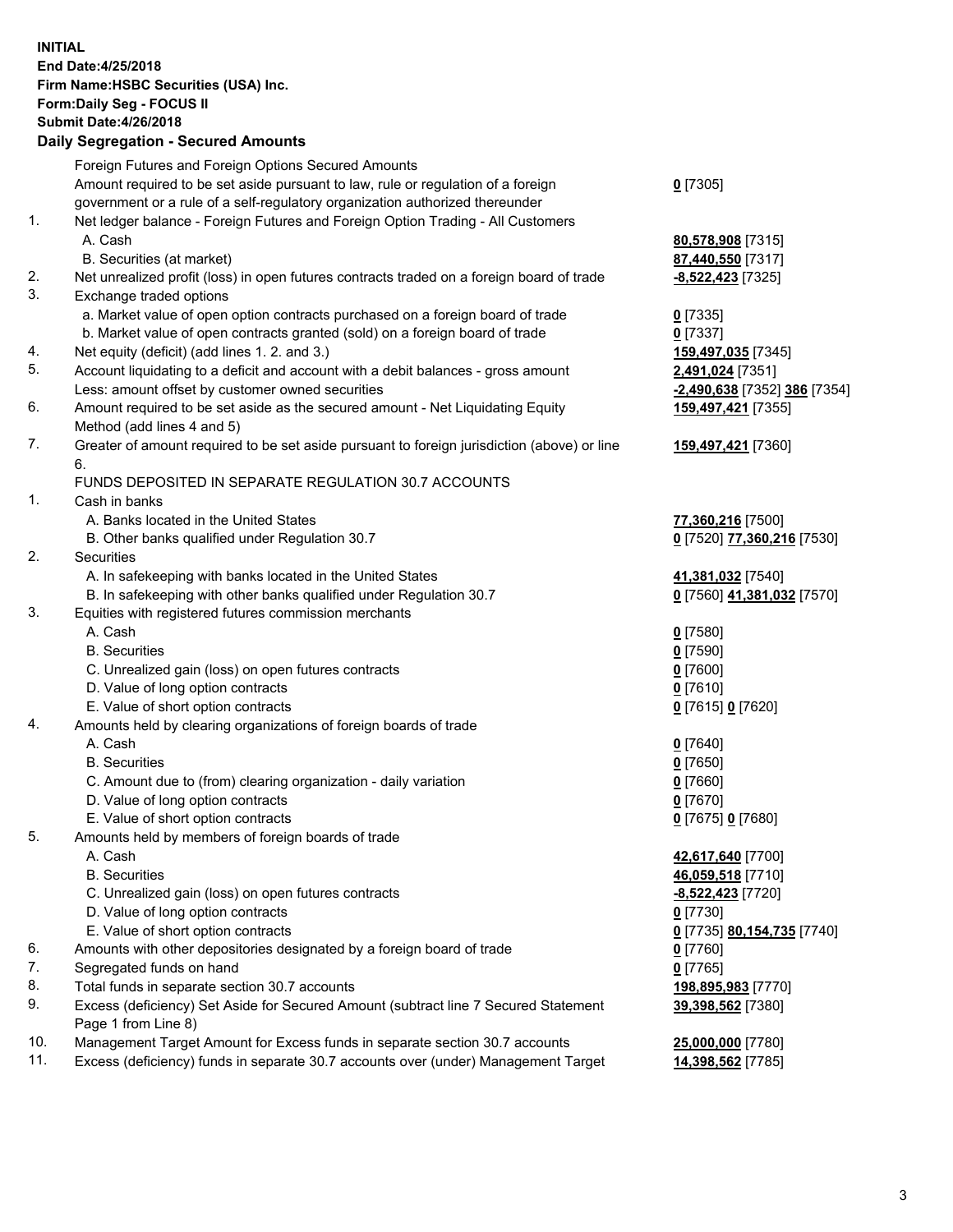**INITIAL End Date:4/25/2018 Firm Name:HSBC Securities (USA) Inc. Form:Daily Seg - FOCUS II Submit Date:4/26/2018 Daily Segregation - Segregation Statement** SEGREGATION REQUIREMENTS(Section 4d(2) of the CEAct) 1. Net ledger balance A. Cash **585,502,286** [7010] B. Securities (at market) **1,351,713,739** [7020] 2. Net unrealized profit (loss) in open futures contracts traded on a contract market **-215,302,795** [7030] 3. Exchange traded options A. Add market value of open option contracts purchased on a contract market **281,540,500** [7032] B. Deduct market value of open option contracts granted (sold) on a contract market **-60,180,756** [7033] 4. Net equity (deficit) (add lines 1, 2 and 3) **1,943,272,974** [7040] 5. Accounts liquidating to a deficit and accounts with debit balances - gross amount **15,538,436** [7045] Less: amount offset by customer securities **-15,538,362** [7047] **74** [7050] 6. Amount required to be segregated (add lines 4 and 5) **1,943,273,048** [7060] FUNDS IN SEGREGATED ACCOUNTS 7. Deposited in segregated funds bank accounts A. Cash **29,812,044** [7070] B. Securities representing investments of customers' funds (at market) **0** [7080] C. Securities held for particular customers or option customers in lieu of cash (at market) **293,890,499** [7090] 8. Margins on deposit with derivatives clearing organizations of contract markets A. Cash **412,708,667** [7100] B. Securities representing investments of customers' funds (at market) **0** [7110] C. Securities held for particular customers or option customers in lieu of cash (at market) **1,008,588,620** [7120] 9. Net settlement from (to) derivatives clearing organizations of contract markets **76,646,377** [7130] 10. Exchange traded options A. Value of open long option contracts **281,540,500** [7132] B. Value of open short option contracts **-60,180,756** [7133] 11. Net equities with other FCMs A. Net liquidating equity **9,246,436** [7140] B. Securities representing investments of customers' funds (at market) **0** [7160] C. Securities held for particular customers or option customers in lieu of cash (at market) **0** [7170] 12. Segregated funds on hand **49,234,620** [7150] 13. Total amount in segregation (add lines 7 through 12) **2,101,487,007** [7180] 14. Excess (deficiency) funds in segregation (subtract line 6 from line 13) **158,213,959** [7190] 15. Management Target Amount for Excess funds in segregation **147,000,000** [7194]

16. Excess (deficiency) funds in segregation over (under) Management Target Amount Excess

**11,213,959** [7198]